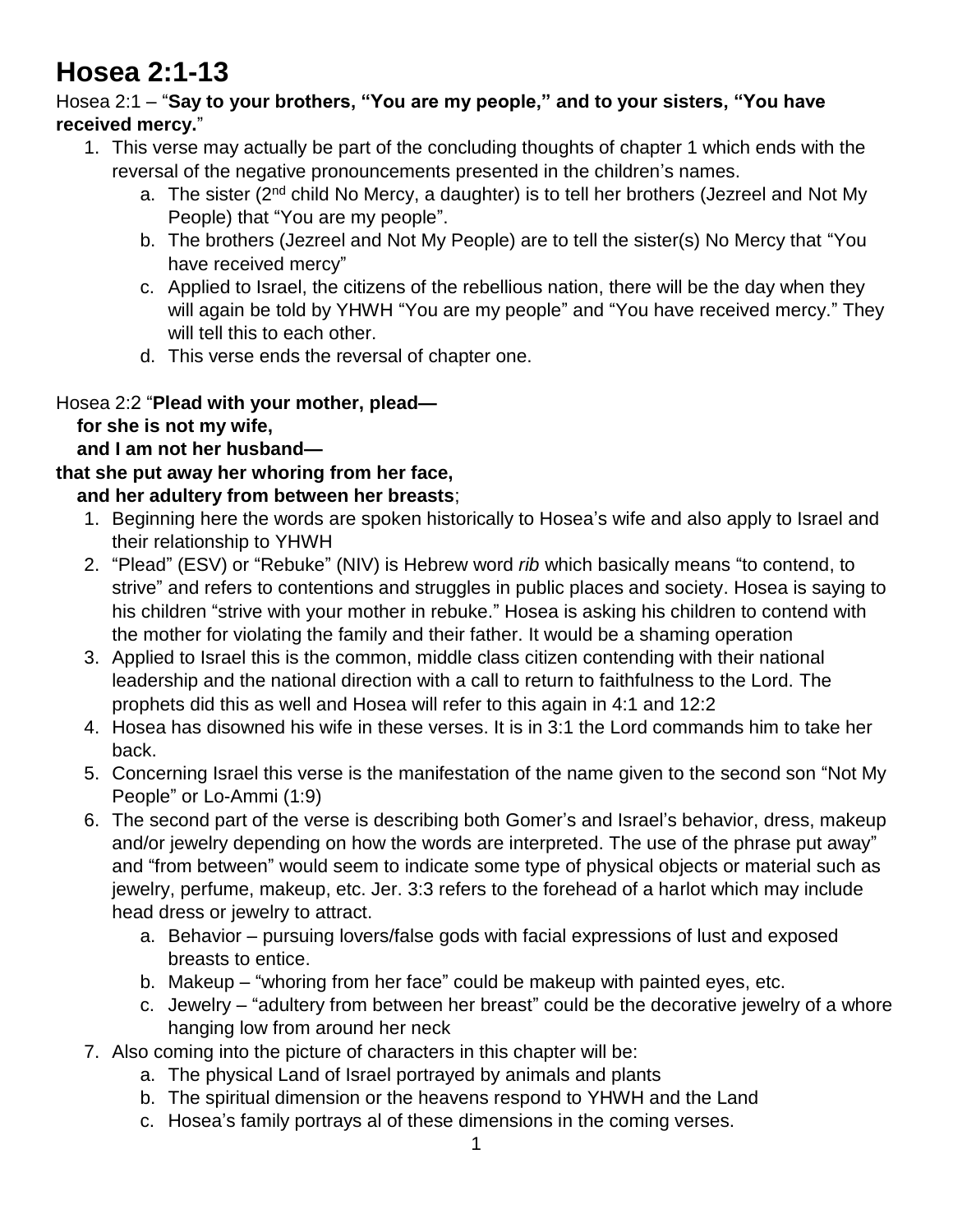# Hosea 2:3 **lest I strip her naked**

# **and make her as in the day she was born,**

# **and make her like a wilderness,**

### **and make her like a parched land,**

### **and kill her with thirst**.

- 1. If Gomer/Israel does not respond to this challenge they will suffer nakedness, "wilderness", "parched land" and death by "thirst"
- 2. Death by thrist would be the result of being exposed "naked" in the "wilderness" of a "parched land".
- 3. These are the consequences of not responding.
- 4. This is abandonment by Hosea/YHWH

# Hosea 2:4 **Upon her children also I will have no mercy,**

# **because they are children of whoredom**.

- 1. Here the children (who were speaking in 2:2) become the victims
- 2. This is true in a marriage just as it is true in a nation. The leadership fails, the middle class suffers.

# Hosea 2:5 **For their mother has played the whore;**

### **she who conceived them has acted shamefully.**

#### **For she said, 'I will go after my lovers,**

# **who give me my bread and my water,**

# **my wool and my flax, my oil and my drink**.'

- 1. Gomer speaks here and in 2:7.
- 2. This may be an expression of Gomer's thinking or plan of action. Instead of repenting, she is going to do this: 2:5 and 2:7
- 3. The lovers are mention 4x:
	- a.  $2.7$
	- b. 2:10
	- c. 12:12
	- d. 2:13
- 4. The lovers are the Canaanite deities which are *baalim* in the Hebrew
- 5. Gomer/Israel attributes their provisions and blessing to these foreign/false/fake gods
- 6. The provisions are listed in:
	- a. 2:5 bread, water, wool, flax, oil, drink
	- b. 2:8 grain, wine, oil, silver, gold
	- c. 2:9 grain, wine, wool, flax
	- d.  $2:12 -$  vines, fig trees
	- e. 2:22 grain, wine, oil
- 7. Gomer/Israel gave their lovers/gods "favors" and, according to their false reality and false religion, in return the lovers/gods gave them these provisions

# Hosea 2:6 **Therefore I will hedge up her way with thorns,**

# **and I will build a wall against her,**

# **so that she cannot find her paths**.

1. The Assyrian invasion

#### Hosea 2:7 **She shall pursue her lovers**

#### **but not overtake them,**

#### **and she shall seek them**